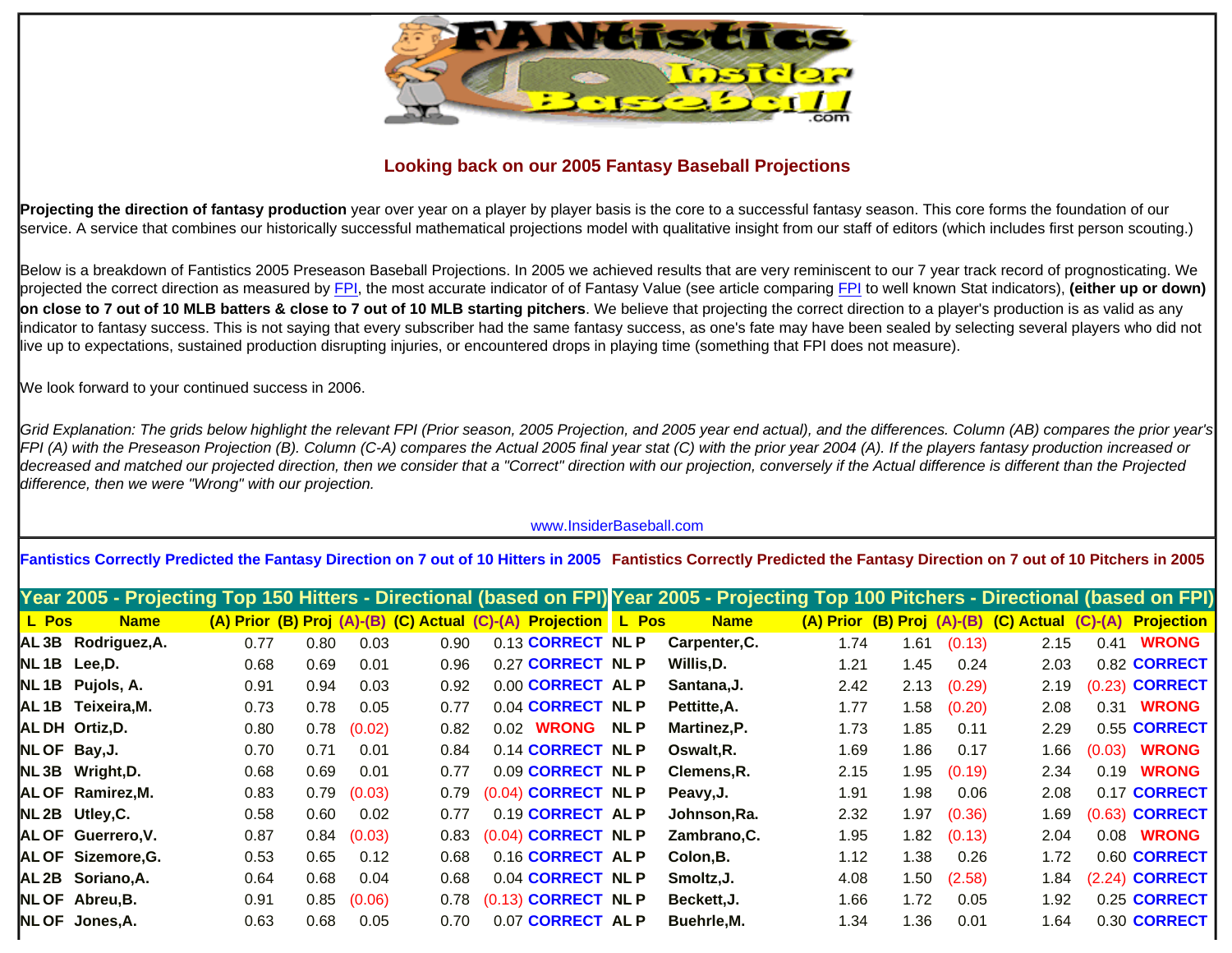|                  | AL OF Sheffield, G.  | 0.74 | 0.75 | 0.01   | 0.73 |        | $(0.01)$ WRONG ALP     |            | Halladay, R.  | 1.28 | 1.70 | 0.42        | 2.23 |        | 0.95 CORRECT          |
|------------------|----------------------|------|------|--------|------|--------|------------------------|------------|---------------|------|------|-------------|------|--------|-----------------------|
|                  | ALSS Young, M.       | 0.69 | 0.67 | (0.02) | 0.75 | 0.06   | <b>WRONG</b>           | <b>ALP</b> | Harden, R.    | 1.63 | 1.82 | 0.19        | 2.30 |        | 0.67 CORRECT          |
|                  | AL OF Matsui, H.     | 0.74 | 0.74 | (0.01) | 0.69 |        | (0.05) CORRECT AL P    |            | Shields, S.   | 2.05 | 1.68 | (0.37)      | 2.10 | 0.05   | <b>WRONG</b>          |
| NLOF Lee,C.      |                      | 0.73 | 0.72 | (0.01) | 0.63 |        | (0.10) CORRECT NL P    |            | Webb, B.      | 1.22 | 1.66 | 0.44        | 1.49 |        | 0.27 CORRECT          |
|                  | NL OF Cabrera, M.    | 0.70 | 0.73 | 0.03   | 0.79 |        | 0.08 CORRECT AL P      |            | Zito, B.      | 1.19 | 1.60 | 0.41        | 1.76 |        | 0.57 CORRECT          |
|                  | NLSS Lopez, F.       | 0.49 | 0.53 | 0.04   | 0.69 |        | 0.20 CORRECT AL P      |            | Garland, J.   | 1.12 | 0.98 | (0.14)      | 1.64 | 0.52   | <b>WRONG</b>          |
| NL <sub>2B</sub> | Kent, J.             | 0.70 | 0.63 | (0.07) | 0.71 |        | 0.01 <b>WRONG</b>      | <b>NLP</b> | Myers, B.     | 0.84 | 1.11 | 0.27        | 1.58 |        | 0.74 CORRECT          |
|                  | AL 3B Chavez, E.     | 0.73 | 0.78 | 0.05   | 0.61 | (0.12) | <b>WRONG</b>           | <b>ALP</b> | Contreras, J. | 1.09 | 1.18 | 0.09        | 1.75 |        | 0.66 CORRECT          |
|                  | NL OF Floyd, C.      | 0.63 | 0.68 | 0.05   | 0.68 |        | 0.05 CORRECT AL P      |            | Lee,C.        | 1.02 | 1.12 | 0.10        | 1.71 |        | 0.69 CORRECT          |
|                  | NL OF Dunn, A.       | 0.76 | 0.74 | (0.02) | 0.71 |        | (0.05) CORRECT NL P    |            | Patterson, J. | 0.85 | 1.21 | 0.36        | 1.75 |        | 0.90 CORRECT          |
|                  | ALSS Tejada, M.      | 0.72 | 0.68 | (0.04) | 0.69 |        | (0.04) CORRECT NL P    |            | Lieber, J.    | 1.10 | 1.33 | 0.23        | 1.36 |        | 0.26 CORRECT          |
| AL <sub>1B</sub> | Konerko, P.          | 0.69 | 0.66 | (0.03) | 0.71 |        | 0.02 WRONG             | <b>ALP</b> | Haren, D.     | 1.47 | 1.65 | 0.18        | 1.48 |        | 0.01 CORRECT          |
| AL <sub>1B</sub> | Sexson, R.           | 0.67 | 0.73 | 0.06   | 0.70 |        | 0.02 CORRECT AL P      |            | Lackey, J.    | 1.17 | 0.95 | (0.22)      | 1.62 | 0.45   | <b>WRONG</b>          |
| NL3B             | Ensberg, M.          | 0.56 | 0.61 | 0.04   | 0.75 |        | 0.19 CORRECT NL P      |            | Burnett, A.   | 1.86 | 1.88 | 0.03        | 1.76 | (0.10) | <b>WRONG</b>          |
|                  | ALDH Hafner, T.      | 0.81 | 0.84 | 0.03   | 0.82 |        | 0.00 CORRECT AL P      |            | Millwood, K.  | 1.16 | 1.38 | 0.22        | 1.52 |        | 0.36 CORRECT          |
| <b>ALSS</b>      | Jeter,D.             | 0.68 | 0.70 | 0.02   | 0.70 |        | 0.02 CORRECT NL P      |            | Prior, M.     | 1.43 | 1.84 | 0.41        | 1.62 |        | 0.19 CORRECT          |
|                  | AL OF Crawford, C.   | 0.75 | 0.76 | 0.01   | 0.74 |        | (0.01) <b>WRONG</b>    | <b>NLP</b> | Sheets, B.    | 1.90 | 1.83 | (0.07)      | 1.73 | (0.17) | <b>CORRECT</b>        |
|                  | NL 2B Biggio, C.     | 0.61 | 0.53 | (0.07) | 0.59 |        | (0.02) CORRECT AL P    |            | Garcia,F.     | 1.62 | 1.68 | 0.06        | 1.51 | (0.12) | <b>WRONG</b>          |
| AL OF Dye, J.    |                      | 0.59 | 0.59 | 0.00   | 0.66 |        | 0.07 CORRECT AL P      |            | Wakefield, T. | 1.12 | 1.29 | 0.17        | 1.46 |        | 0.34 CORRECT          |
|                  | AL OF Wells, V.      | 0.63 | 0.68 | 0.05   | 0.59 |        | $(0.04)$ WRONG         | <b>NLP</b> | Capuano, C.   | 0.83 | 1.16 | 0.34        | 1.32 |        | 0.50 CORRECT          |
|                  | AL3B Mora, M.        | 0.85 | 0.68 | (0.17) | 0.63 |        | (0.22) CORRECT AL P    |            | Sabathia, C.  | 1.47 | 1.65 | 0.17        | 1.62 |        | 0.15 CORRECT          |
|                  | NL OF Green, S.      | 0.61 | 0.66 | 0.05   | 0.66 |        | 0.05 CORRECT NL P      |            | Weaver, J.    | 1.45 | 1.62 | 0.17        | 1.42 | (0.02) | <b>WRONG</b>          |
|                  | NL OF Burrell, P.    | 0.63 | 0.66 | 0.03   | 0.71 |        | 0.08 CORRECT NL P      |            | Davis, D.     | 1.60 | 1.46 | (0.14)      | 1.53 |        | (0.07) CORRECT        |
| NL <sub>1B</sub> | Delgado, C.          | 0.69 | 0.73 | 0.04   | 0.78 |        | 0.09 CORRECT NL P      |            | Lowe, D.      | 0.83 | 1.22 | 0.39        | 1.32 |        | 0.49 CORRECT          |
|                  | AL OF Suzuki, I.     | 0.83 | 0.78 | (0.06) | 0.69 |        | (0.15) CORRECT NL P    |            | Lowry, N.     | 1.59 | 1.35 | (0.24)      | 1.46 |        | (0.13) <b>CORRECT</b> |
|                  | NL OF Burnitz, J.    | 0.72 | 0.57 | (0.15) | 0.55 |        | (0.17) CORRECT NL P    |            | Loaiza,E.     | 0.68 | 1.27 | 0.59        | 1.41 |        | 0.73 CORRECT          |
|                  | NL OF Gonzalez, L.   | 0.67 | 0.74 | 0.07   | 0.63 |        | $(0.03)$ WRONG         | <b>NLP</b> | Harang, A.    | 0.96 | 1.23 | 0.27        | 1.36 |        | 0.40 CORRECT          |
|                  | AL 2B Roberts, B.    | 0.59 | 0.62 | 0.03   | 0.81 |        | 0.21 CORRECT NL P      |            | Mulder, M.    | 1.45 | 1.76 | 0.31        | 1.42 | (0.02) | <b>WRONG</b>          |
|                  | NL OF Jenkins, G.    | 0.58 | 0.66 | 0.08   | 0.68 |        | 0.10 CORRECT AL P      |            | Chen, B.      | 1.74 | 1.42 | (0.32)      | 1.36 | (0.39) | <b>CORRECT</b>        |
|                  | NL OF Griffey Jr., K | 0.65 | 0.75 | 0.10   | 0.76 |        | 0.11 CORRECT NL P      |            | Suppan, J.    | 1.31 | 1.15 | (0.17)      | 1.25 |        | (0.07) <b>CORRECT</b> |
|                  | NL OF Edmonds, J.    | 0.89 | 0.80 | (0.09) | 0.72 |        | (0.17) CORRECT NL P    |            | Heilman, A.   | 0.98 | 1.20 | 0.22        | 2.03 |        | 1.05 CORRECT          |
|                  | AL DH Ibanez, R.     | 0.64 | 0.67 | 0.03   | 0.62 | (0.02) | <b>WRONG</b>           | <b>NLP</b> | Hernandez,L.  | 1.53 | 1.47 | (0.05)      | 1.20 |        | (0.33) <b>CORRECT</b> |
|                  | AL OF Huff, A.       | 0.68 | 0.72 | 0.04   |      |        | 0.55 (0.13) WRONG NL P |            | Maddux, G.    | 1.36 | 1.36 | 0.00        |      |        | 1.27 (0.09) WRONG     |
|                  | NL 3B Glaus, T.      | 0.70 | 0.69 | (0.01) | 0.68 |        | (0.02) CORRECT NL P    |            | Vazquez, J.   | 1.30 | 1.55 | 0.25        | 1.16 |        | $(0.14)$ WRONG        |
|                  | NLSS Rollins, J.     | 0.68 | 0.65 | (0.03) | 0.68 |        | (0.00) CORRECT AL P    |            | Towers, J.    | 0.68 | 0.96 | 0.27        | 1.18 |        | 0.50 CORRECT          |
|                  | AL OF Damon, J.      | 0.73 | 0.66 | (0.07) | 0.69 |        | (0.03) CORRECT NL P    |            | Morris, M.    | 1.24 | 1.22 | (0.02)      | 1.32 |        | 0.08 <b>WRONG</b>     |
|                  | AL 2B Cantu, J.      | 0.61 | 0.55 | (0.06) | 0.60 |        | (0.01) CORRECT NL P    |            | Hudson, T.    | 1.66 | 1.90 | 0.23        | 1.40 | (0.26) | <b>WRONG</b>          |
|                  | NL OF Giles, B.      | 0.69 | 0.73 | 0.04   | 0.78 |        | 0.09 CORRECT NL P      |            | Sosa, J.      | 0.92 | 1.23 | 0.31        | 1.70 |        | 0.78 CORRECT          |
|                  | NL OF Wilson, P.     | 0.49 | 0.63 | 0.14   | 0.58 |        | 0.09 CORRECT NL P      |            | Dempster, R.  | 2.47 | 1.66 | (0.81)      | 1.65 |        | (0.82) <b>CORRECT</b> |
|                  | AL3B Blalock, H.     | 0.66 | 0.63 | (0.03) | 0.54 |        | (0.12) CORRECT NL P    |            | Glavine, T.   | 1.44 | 1.31 | (0.14)      | 1.36 |        | $(0.09)$ CORRECT      |
|                  | AL 2B Figgins, C.    | 0.68 | 0.67 | (0.01) | 0.72 |        | 0.04 WRONG ALP         |            | Byrd, P.      | 1.20 | 1.15 | (0.05)      | 1.41 |        | 0.21 <b>WRONG</b>     |
|                  | AL OF Jones, J.      | 0.53 | 0.63 | 0.10   | 0.57 |        | 0.03 CORRECT AL P      |            | Westbrook, J. | 1.62 | 1.57 | (0.05)      | 1.38 |        | (0.24) <b>CORRECT</b> |
|                  | NL OF Holliday, M.   | 0.64 | 0.70 | 0.06   | 0.73 |        | 0.09 CORRECT AL P      |            | Radke, B.     | 1.50 |      | 1.44 (0.07) | 1.18 |        | $(0.32)$ CORRECT      |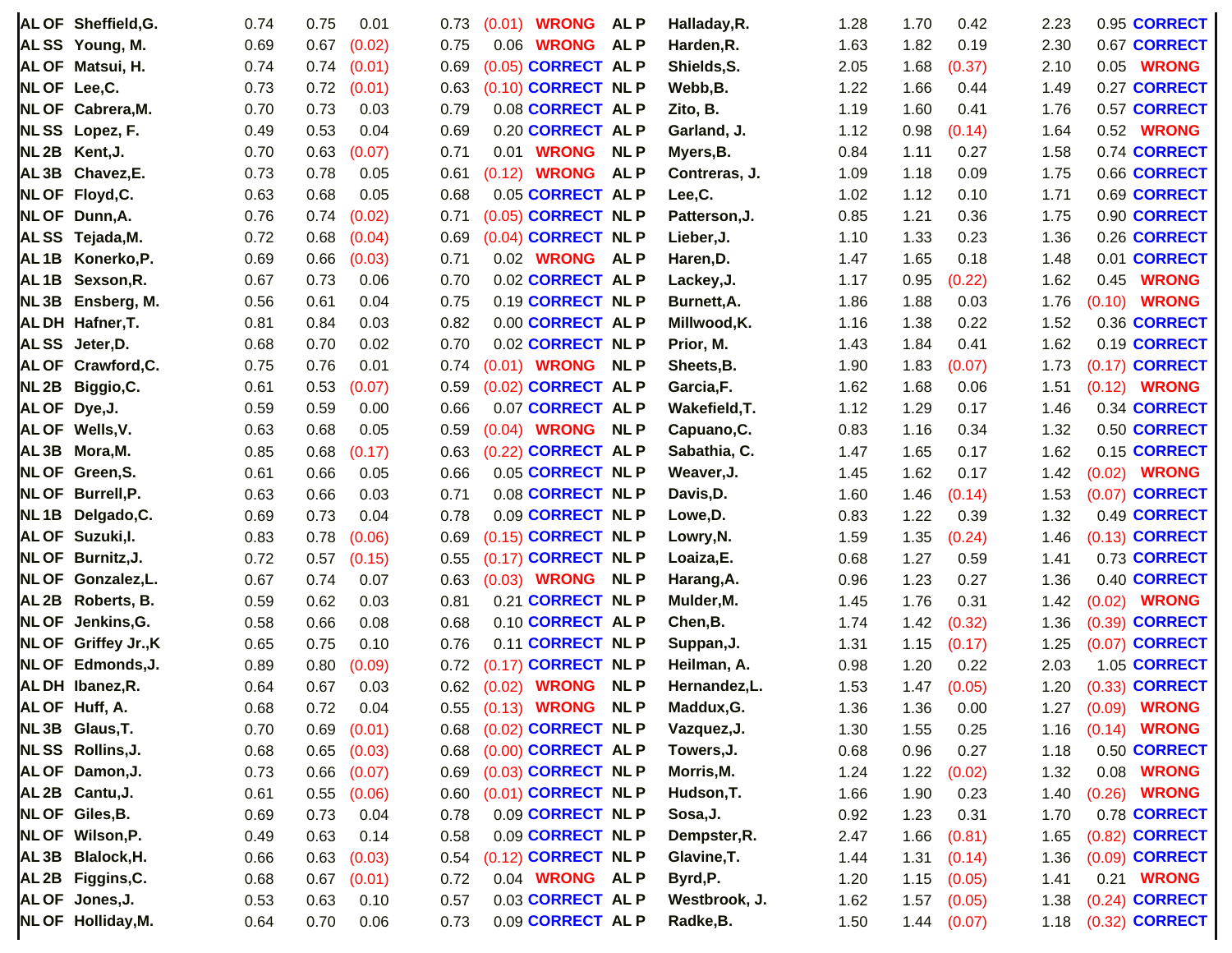|                   | NL OF Berkman, L.           | 0.87 | 0.84 | (0.03)          | 0.77 | $(0.10)$ CORRECT AL P   |            | Rogers, K.    | 1.05 | 0.83 | (0.22) | 1.47 | 0.42     | <b>WRONG</b>          |
|-------------------|-----------------------------|------|------|-----------------|------|-------------------------|------------|---------------|------|------|--------|------|----------|-----------------------|
|                   | NLSS Reyes, J.              | 0.57 | 0.64 | 0.07            | 0.62 | 0.05 CORRECT AL P       |            | Silva, C.     | 0.94 | 0.74 | (0.19) | 1.26 | 0.32     | <b>WRONG</b>          |
|                   | NL OF Winn, R.              | 0.63 | 0.61 | (0.02)          | 0.72 | 0.09 WRONG              | <b>ALP</b> | Kazmir, S.    | 0.94 | 1.30 | 0.36   | 1.47 |          | 0.53 CORRECT          |
|                   | NLSS Furcal, R.             | 0.65 | 0.68 | 0.03            | 0.71 | 0.06 CORRECT AL P       |            | Wells, D.     | 1.51 | 1.39 | (0.12) | 1.18 |          | (0.33) <b>CORRECT</b> |
|                   | NL 2B Giles, M.             | 0.72 | 0.72 | 0.00            | 0.68 | <b>WRONG</b><br>(0.04)  | <b>ALP</b> | Young, C.     | 1.25 | 0.92 | (0.32) | 1.51 | 0.26     | <b>WRONG</b>          |
|                   | NL OF Guillen, J.           | 0.65 | 0.70 | 0.05            | 0.60 | <b>WRONG</b><br>(0.05)  | <b>ALP</b> | Bonderman, J. | 1.40 | 1.67 | 0.27   | 1.25 | (0.15)   | <b>WRONG</b>          |
|                   | NL1B Helton, T.             | 0.95 | 0.95 | (0.00)          | 0.83 | (0.13) CORRECT NL P     |            | Benson, K.    | 1.45 | 1.67 | 0.22   | 1.39 | (0.06)   | <b>WRONG</b>          |
|                   | NL1B Tracy, C.              | 0.57 | 0.60 | 0.03            | 0.73 | 0.17 CORRECT NL P       |            | Marquis, J.   | 1.21 | 1.43 | 0.21   | 1.24 |          | 0.03 CORRECT          |
|                   | NL3B Ramirez, Ar.           | 0.78 | 0.78 | 0.01            | 0.73 | $(0.05)$ WRONG          | <b>ALP</b> | Clement, M.   | 1.49 | 1.74 | 0.25   | 1.47 | (0.01)   | <b>WRONG</b>          |
|                   | AL OF Dellucci, D.          | 0.60 | 0.65 | 0.05            | 0.67 | 0.08 CORRECT AL P       |            | Mussina,M.    | 1.21 | 1.58 | 0.37   | 1.17 | (0.04)   | <b>WRONG</b>          |
|                   | ALDH Giambi, Ja.            | 0.47 | 0.71 | 0.23            | 0.77 | 0.29 CORRECT AL P       |            | Washburn, J.  | 1.23 | 1.44 | 0.21   | 1.28 |          | 0.05 CORRECT          |
|                   | NL OF Pierre, J.            | 0.71 | 0.70 | (0.01)          | 0.61 | (0.10) CORRECT NL P     |            | Schmidt, J.   | 2.23 | 2.33 | 0.09   | 1.49 | (0.74)   | <b>WRONG</b>          |
|                   | AL OF Crisp, C.             | 0.66 | 0.66 | 0.00            | 0.66 | 0.00 CORRECT AL P       |            | Lopez, R.     | 1.52 | 1.49 | (0.03) | 1.07 |          | $(0.45)$ CORRECT      |
|                   | <b>ALDH Hillenbrand, S.</b> | 0.63 | 0.57 | (0.05)          | 0.59 | (0.04) CORRECT AL P     |            | Maroth, M.    | 1.04 | 1.26 | 0.21   | 1.01 | (0.03)   | <b>WRONG</b>          |
|                   | NL OF Beltran, C.           | 0.82 | 0.80 | (0.02)          | 0.58 | (0.24) CORRECT AL P     |            | Arroyo, B.    | 1.58 | 1.61 | 0.04   | 1.38 | (0.20)   | <b>WRONG</b>          |
|                   | AL OF Monroe, C.            | 0.63 | 0.62 | (0.01)          | 0.59 | (0.05) CORRECT AL P     |            | Moyer, J.     | 0.76 | 1.45 | 0.69   | 1.17 |          | 0.41 CORRECT          |
|                   | AL OF Mench, K.             | 0.66 | 0.67 | 0.01            | 0.59 | (0.07)<br><b>WRONG</b>  | <b>NLP</b> | Lidle, C.     | 1.18 | 1.05 | (0.13) | 1.18 | $0.00\,$ | <b>WRONG</b>          |
|                   | NL OF Lane, J.              | 0.63 | 0.69 | 0.07            | 0.61 | <b>WRONG</b><br>(0.02)  | <b>NLP</b> | Ohka, T.      | 0.84 | 1.09 | 0.25   | 1.24 |          | 0.40 CORRECT          |
|                   | AL OF Everett, C.           | 0.49 | 0.55 | 0.06            | 0.53 | 0.04 CORRECT NL P       |            | Penny, B.     | 1.64 | 1.68 | 0.04   | 1.30 | (0.34)   | <b>WRONG</b>          |
|                   | ALSS Lugo, J.               | 0.59 | 0.61 | 0.01            | 0.69 | 0.09 CORRECT AL P       |            | Chacon, S.    | 2.53 | 1.14 | (1.39) | 1.52 |          | (1.01) <b>CORRECT</b> |
|                   | AL OF Rowand, A.            | 0.77 | 0.69 | (0.08)          | 0.55 | (0.22) CORRECT AL P     |            | Elarton, S.   | 0.75 | 1.13 | 0.38   | 1.14 |          | 0.39 CORRECT          |
|                   | AL1B Gibbons, J.            | 0.46 | 0.55 | 0.09            | 0.61 | 0.15 CORRECT AL P       |            | Cabrera, D.   | 1.27 | 1.64 | 0.37   | 1.41 |          | 0.15 CORRECT          |
|                   | NLSS Eckstein, D.           | 0.50 | 0.55 | 0.04            | 0.59 | 0.08 CORRECT AL P       |            | Saarloos, K.  | 0.90 | 1.04 | 0.14   | 1.31 |          | 0.41 CORRECT          |
|                   | ALSS Renteria, E.           | 0.58 | 0.63 | 0.06            | 0.54 | <b>WRONG</b><br>(0.03)  | <b>NLP</b> | Seo,J.        | 0.70 | 0.94 | 0.24   | 1.90 |          | 1.20 CORRECT          |
| <b>NLOF</b>       | Clark, B.                   | 0.65 | 0.66 | 0.01            | 0.62 | <b>WRONG</b><br>(0.03)  | <b>ALP</b> | Johnson,Ja.   | 0.93 | 1.26 | 0.33   | 1.09 |          | 0.16 CORRECT          |
| AL C              | Varitek, J.                 | 0.72 | 0.67 | (0.05)          | 0.67 | (0.05) CORRECT AL P     |            | Bedard, E.    | 0.90 | 1.12 | 0.22   | 1.39 |          | 0.49 CORRECT          |
| NL 1B             | Clark, T.                   | 0.50 | 0.49 | (0.02)          | 0.82 | <b>WRONG</b><br>0.31    | <b>ALP</b> | Cotts, N.     | 1.29 | 1.46 | 0.17   | 2.59 |          | 1.30 CORRECT          |
| AL <sub>3</sub> B | Beltre, A.                  | 0.87 | 0.66 | (0.21)          | 0.50 | (0.38) CORRECT NL P     |            | Lawrence, B.  | 1.08 | 1.33 | 0.25   | 1.11 |          | 0.04 CORRECT          |
| <b>ALC</b>        | Martinez, V.                | 0.65 | 0.64 | (0.01)          | 0.68 | 0.03 <b>WRONG</b>       | <b>NLP</b> | Eaton, A.     | 1.21 | 1.49 | 0.27   | 1.25 |          | 0.04 CORRECT          |
| <b>NLSS</b>       | Hall, B.                    | 0.45 | 0.51 | 0.05            | 0.70 | 0.25 CORRECT AL P       |            | Lohse, K.     | 0.53 | 1.17 | 0.65   | 0.86 |          | 0.34 CORRECT          |
| AL 1B             | Morneau, J.                 | 0.66 | 0.63 | (0.03)          | 0.50 | (0.16) CORRECT AL P     |            | Fossum, C.    | 0.16 | 0.81 | 0.65   | 1.06 |          | 0.90 CORRECT          |
|                   | AL1B Sweeney, M.            | 0.66 | 0.71 | 0.05            | 0.69 | 0.03 CORRECT NL P       |            | Williams, W.  | 1.38 | 1.55 | 0.17   | 0.95 | (0.43)   | <b>WRONG</b>          |
|                   | AL <sub>1B</sub> Erstad, D. | 0.62 | 0.53 | (0.09)          | 0.52 | (0.10) CORRECT NL P     |            | Park, C.      | 0.63 | 0.86 | 0.23   | 0.95 |          | 0.32 CORRECT          |
|                   | AL OF Kotsay, M.            | 0.68 | 0.66 | (0.02)          | 0.55 | $(0.12)$ CORRECT NL P   |            | Backe, B.     | 1.06 | 1.31 | 0.25   | 1.18 |          | 0.12 CORRECT          |
|                   | AL OF Anderson, G.          | 0.61 | 0.56 | (0.06)          | 0.54 | (0.07) CORRECT NL P     |            | Williams, D.  | 1.77 | 1.45 | (0.32) | 1.16 |          | $(0.62)$ CORRECT      |
|                   | AL OF Blake, C.             | 0.63 | 0.65 | 0.02            | 0.51 | $(0.12)$ WRONG ALP      |            | Schilling, C. | 1.97 | 1.71 | (0.26) | 0.66 |          | $(1.30)$ CORRECT      |
|                   | AL OF Podsednik, S.         | 0.63 | 0.73 | 0.10            | 0.69 | 0.06 CORRECT AL P       |            | Benoit, J.    | 0.86 | 0.74 | (0.12) | 1.77 |          | 0.91 <b>WRONG</b>     |
|                   | AL1B Hinske, E.             | 0.49 | 0.55 | 0.06            | 0.57 | 0.08 CORRECT AL P       |            | Escobar, K.   | 1.51 | 1.63 | 0.12   | 2.11 |          | 0.60 CORRECT          |
|                   | AL3B Inge,B                 | 0.61 | 0.58 | (0.03)          | 0.55 | (0.06) CORRECT NL P     |            | Rusch, G.     | 1.74 | 1.37 | (0.37) | 0.86 |          | (0.89) <b>CORRECT</b> |
|                   | NL 2B Counsell, C.          | 0.49 | 0.47 | (0.02)          | 0.59 | 0.10 WRONG NLP          |            | Vargas, C.    | 0.81 | 1.02 | 0.20   | 0.82 |          | 0.01 CORRECT          |
|                   | NL1B Overbay, L.            | 0.70 | 0.72 | 0.02            | 0.63 | (0.07) <b>WRONG</b> ALP |            | Lilly, T.     | 1.52 | 1.71 | 0.20   | 0.80 |          | (0.72) <b>WRONG</b>   |
|                   | NL OF Feliz, P.             | 0.60 | 0.59 | (0.00)          | 0.49 | (0.11) CORRECT NL P     |            | Hampton, M.   | 1.06 | 1.02 | (0.04) | 1.44 |          | 0.38 CORRECT          |
|                   | AL 2B Belliard, R.          | 0.59 |      | $0.53$ $(0.06)$ | 0.58 | (0.01) CORRECT NL P     |            | Dessens, E.   | 0.88 | 1.02 | 0.14   | 1.49 |          | 0.62 CORRECT          |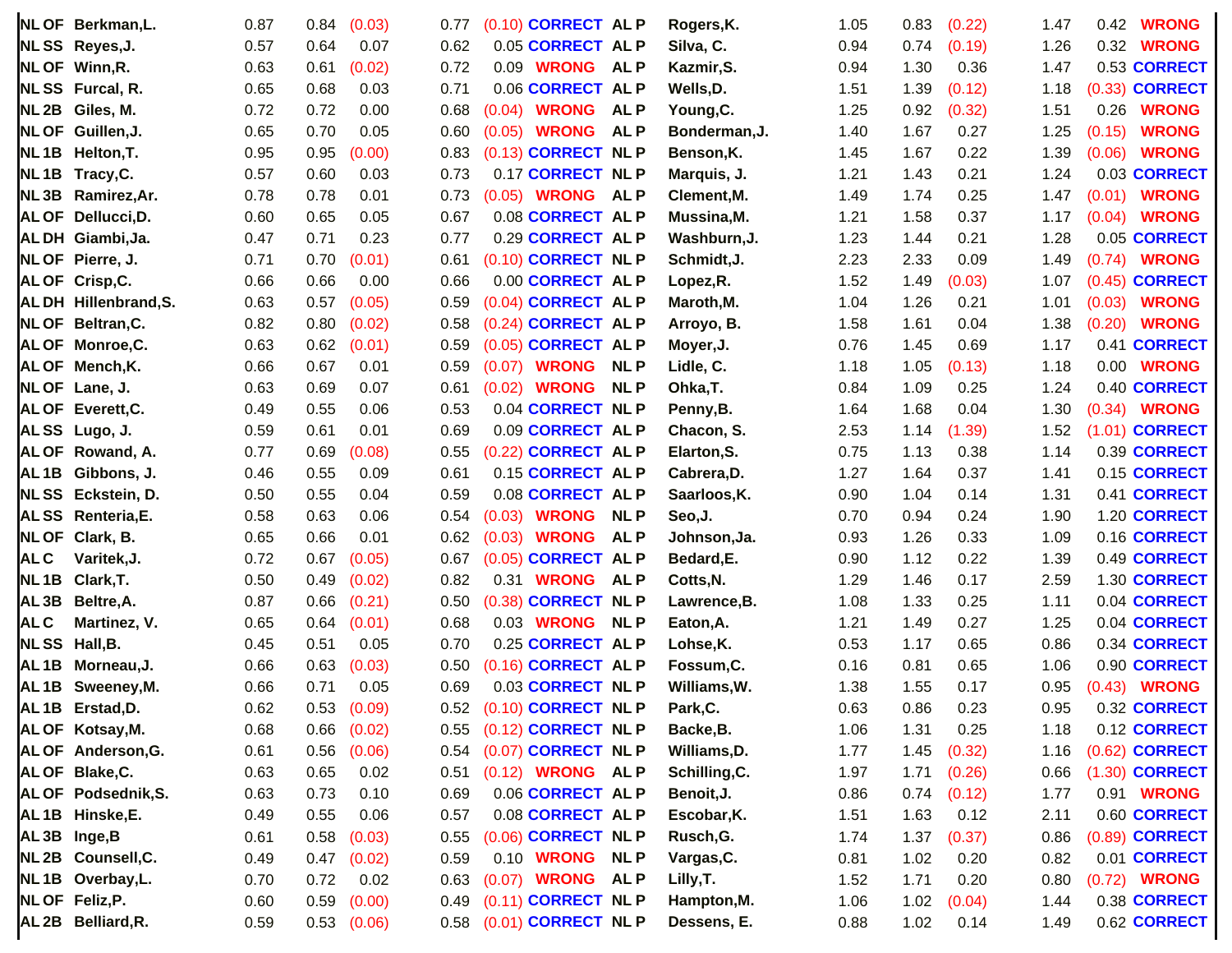|                   | NL OF Encarnacion, J.     | 0.47 | 0.51 | 0.04            | 0.61 | 0.14 CORRECT           |
|-------------------|---------------------------|------|------|-----------------|------|------------------------|
| AL <sub>3</sub> B | Crede, J.                 | 0.47 | 0.51 | 0.05            | 0.52 | 0.05 CORRECT           |
| <b>NLOF</b>       | Alou, M.                  | 0.74 | 0.63 | (0.11)          | 0.78 | <b>WRONG</b><br>0.04   |
| <b>NLOF</b>       | Howard, R.                | 0.67 | 0.63 | (0.04)          | 0.72 | 0.05<br><b>WRONG</b>   |
| AL <sub>3</sub> B | Polanco, P.               | 0.61 | 0.60 | (0.01)          | 0.67 | <b>WRONG</b><br>0.07   |
| NL <sub>2B</sub>  | Durham, R.                | 0.68 | 0.65 | (0.03)          | 0.62 | (0.07) CORRECT         |
| <b>AL OF</b>      | Matthews, G.              | 0.64 | 0.69 | 0.05            | 0.57 | (0.07) WRONG           |
| NL <sub>1B</sub>  | Johnson, N.               | 0.58 | 0.63 | 0.05            | 0.70 | 0.11 CORRECT           |
| <b>ALOF</b>       | Hunter, T.                | 0.65 | 0.69 | 0.04            | 0.67 | 0.02 CORRECT           |
| NL <sub>3</sub> B | Jones, C.                 | 0.64 | 0.77 | 0.13            | 0.81 | 0.17 CORRECT           |
| <b>NLOF</b>       | Wilkerson, B.             | 0.69 | 0.71 | 0.01            | 0.55 | (0.14) <b>WRONG</b>    |
| NL <sub>3</sub> B | Randa, J.                 | 0.56 | 0.58 | 0.02            | 0.58 | 0.02 CORRECT           |
| <b>NLSS</b>       | Everett, A.               | 0.54 | 0.57 | 0.03            | 0.47 | (0.07) WRONG           |
| <b>ALSS</b>       | Cabrera, O.               | 0.52 | 0.63 | 0.11            | 0.52 | 0.00 CORRECT           |
| NL <sub>2B</sub>  | Grudzielanek, M.          | 0.60 | 0.54 | (0.06)          | 0.56 | $(0.04)$ CORRECT       |
| NL <sub>3</sub> B | Atkins, G.                | 0.84 | 0.67 | (0.18)          | 0.57 | $(0.27)$ CORRECT       |
| <b>AL OF</b>      | Lawton, M.                | 0.65 | 0.59 | (0.06)          | 0.58 | (0.06) CORRECT         |
| <b>ALC</b>        | Mauer, J.                 | 0.78 | 0.76 | (0.02)          | 0.66 | (0.12) <b>CORRECT</b>  |
| <b>ALSS</b>       | Adams, R.                 | 0.72 | 0.55 | (0.18)          | 0.54 | (0.18) <b>CORRECT</b>  |
| <b>AL OF</b>      | Rios, A.                  | 0.59 | 0.62 | 0.03            | 0.52 | (0.07) WRONG           |
| <b>ALC</b>        | Posada, J.                | 0.68 | 0.67 | (0.01)          | 0.59 | (0.10) <b>CORRECT</b>  |
| AL <sub>1B</sub>  | Broussard, B.             | 0.66 | 0.70 | 0.04            | 0.54 | (0.11) <b>WRONG</b>    |
|                   | AL OF Swisher, N.         | 0.54 | 0.60 | 0.06            | 0.53 | (0.01)<br><b>WRONG</b> |
| NL <sub>1B</sub>  | LaRoche, A.               | 0.62 | 0.68 | 0.06            | 0.55 | <b>WRONG</b><br>(0.07) |
| <b>NLOF</b>       | Sanders, R.               | 0.65 | 0.63 | (0.02)          | 0.75 | <b>WRONG</b><br>0.10   |
| <b>ALSS</b>       | Berroa, A.                | 0.49 | 0.60 | 0.11            | 0.46 | $(0.03)$ WRONG         |
| <b>NLSS</b>       | Perez, N.                 | 0.42 | 0.46 | 0.04            | 0.48 | 0.07 CORRECT           |
| <b>NLSS</b>       | Vizquel, O.               | 0.62 | 0.60 | (0.02)          | 0.55 | (0.06) <b>CORRECT</b>  |
| <b>ALOF</b>       | Ford, L.                  | 0.70 | 0.71 | 0.00            | 0.53 | $(0.18)$ WRONG         |
| <b>ALC</b>        | Rodriguez, I.             | 0.76 | 0.69 | (0.07)          | 0.54 | (0.22) <b>CORRECT</b>  |
| <b>ALSS</b>       | Uribe, J.                 | 0.64 | 0.57 | (0.07)          | 0.49 | $(0.15)$ CORRECT       |
|                   | ALDH Young,D.             | 0.60 | 0.58 | (0.02)          | 0.57 | $(0.03)$ CORRECT       |
|                   | NL OF Roberts, D.         | 0.71 |      | $0.69$ $(0.02)$ |      | 0.67 (0.04) CORRECT    |
| <b>ALC</b>        | Kendall, J.               | 0.64 | 0.66 | 0.02            | 0.47 | $(0.17)$ WRONG         |
|                   | AL DH Stewart, S.         | 0.68 | 0.67 | (0.01)          | 0.51 | $(0.17)$ CORRECT       |
|                   | NL1B Casey, S.            | 0.75 | 0.69 | (0.06)          | 0.63 | (0.12) <b>CORRECT</b>  |
|                   | NL3B Castilla, V.         | 0.65 | 0.57 | (0.09)          | 0.51 | $(0.14)$ CORRECT       |
|                   | <b>NLOF Patterson, C.</b> | 0.63 | 0.66 | 0.02            | 0.39 | (0.24) <b>WRONG</b>    |
|                   | NL OF Klesko, R.          | 0.69 | 0.69 | 0.00            | 0.58 | (0.11) <b>WRONG</b>    |
|                   | NLSS Greene, K.           | 0.60 | 0.61 | 0.01            | 0.51 | $(0.09)$ WRONG         |
|                   | NLSS Aurilia, R.          | 0.45 | 0.52 | 0.07            | 0.60 | 0.15 CORRECT           |
|                   | AL OF Nixon, T.           | 0.72 | 0.73 | 0.01            | 0.62 | (0.10) <b>WRONG</b>    |
|                   | NL OF Taguchi, S.         | 0.61 | 0.59 | (0.02)          | 0.58 | $(0.03)$ CORRECT       |

## **AL 3B Crede,J.** 0.47 0.51 0.05 0.52 0.05 **CORRECT Total Accuracy 68%**